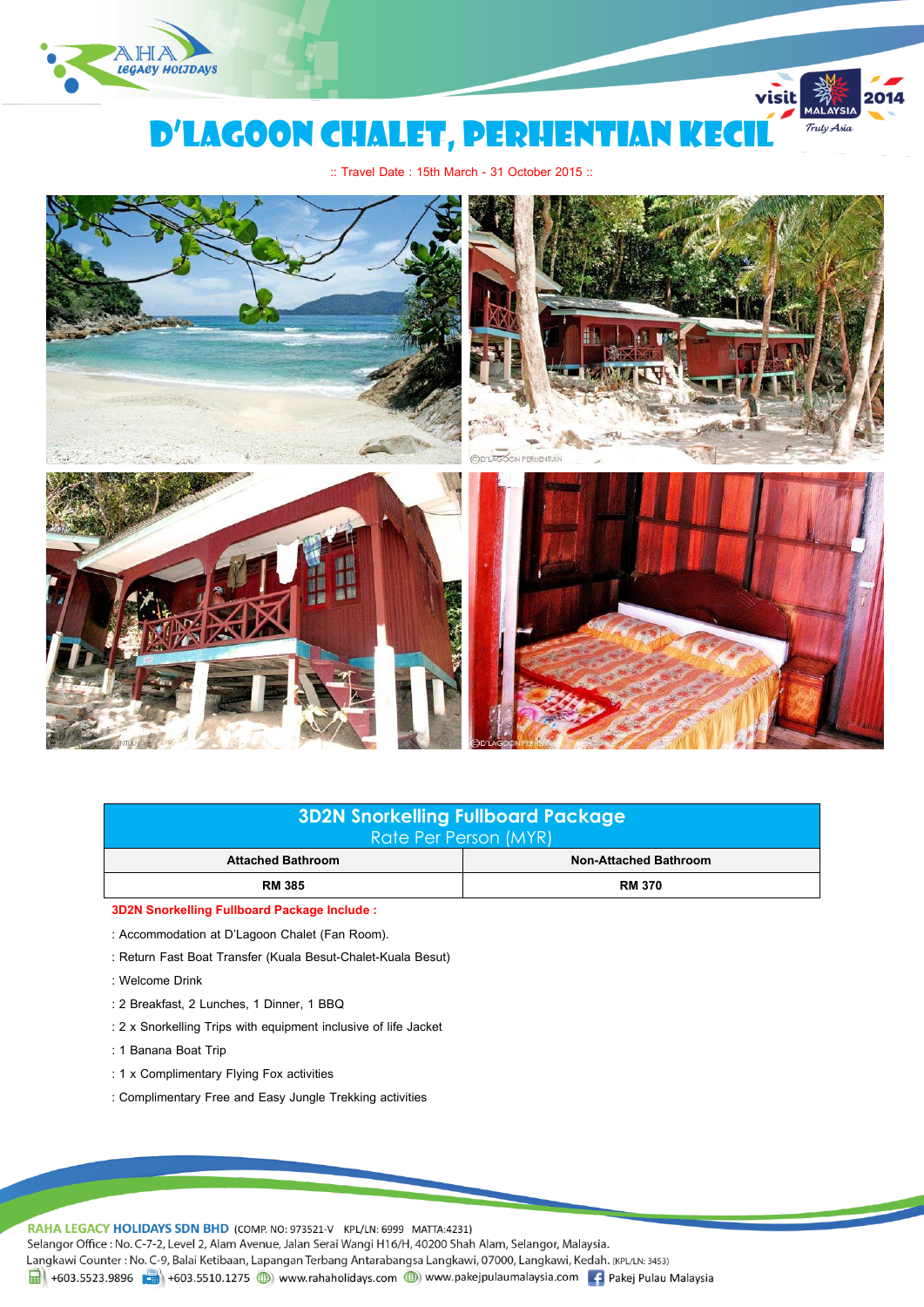

| <b>3D2N Recreation Fullboard Package</b><br>Rate Per Person (MYR) |                              |  |  |
|-------------------------------------------------------------------|------------------------------|--|--|
| <b>Attached Bathroom</b>                                          | <b>Non-Attached Bathroom</b> |  |  |
| <b>RM 409</b>                                                     | <b>RM 395</b>                |  |  |
| <b>3D2N Recreation Fullboard Package Include:</b>                 |                              |  |  |

rulv Asio

- : Accommodation at D'Lagoon Chalet (Fan Room)
- : Return Fast Boat Transfer (Kuala Besut-Chalet-Kuala Besut)
- : Welcome Drink, 2 Breakfast, 2 Lunches, 1 Dinner, 1 BBQ
- : 2 x Snorkelling Trips with equipment inclusive of life Jacket
- : 1 Banana Boat Trip
- : 1 x Kayaking activity inclusive equipment
- : 1 x Complimentary Flying Fox activities
- : Complimentary Free and Easy Jungle Trekking activities

| <b>3D2N Perhentian Fishing Trip</b><br>Rate Per Person (MYR) |                              |  |  |
|--------------------------------------------------------------|------------------------------|--|--|
| <b>Attached Bathroom</b>                                     | <b>Non-Attached Bathroom</b> |  |  |
| <b>RM 485</b>                                                | <b>RM 470</b>                |  |  |

*\*Minimum 6 person per booking*

# **3D2N Perhentian Fishing Trip Package Include:**

- : Accommodation at D'Lagoon Chalet (Fan Room)
- : Return Fast Boat Transfer (Kuala Besut-Chalet-Kuala Besut)
- : Welcome Drink, 2 Breakfast, 2 Lunches, 1 Dinner, 1 BBQ
- : 2 Snorkelling Trips with equipment inclusive of life Jacket
- : 1 x Fishing trip near Perhentian Island exclude fishing rod
- : 1 Banana Boat Trip
- : 1 x Flying Fox activities
- : Free and Easy Jungle Trekking activities



*\*Minimum 10 person per booking*

# **3D2N Camping Package Include :**

- : Camping area exclude tent
- : Return Fast Boat Transfer (Kuala Besut-Chalet-Kuala Besut)
- : Welcome Drink, 2 Breakfast, 2 Lunches, 1 Dinner, 1 BBQ
- : 1 Banana Boat Trip
- : 1 x Flying Fox activities
- : Jungle Trekking activities to Solar Hybrid Panel (1-2 hours) with experienced guide for Jungle Trekking
- : Additional RM 40 for 1 x Snorkelling trip exclude gear *(if any)*

RAHA LEGACY HOLIDAYS SDN BHD (COMP. NO: 973521-V KPL/LN: 6999 MATTA:4231)

Selangor Office : No. C-7-2, Level 2, Alam Avenue, Jalan Serai Wangi H16/H, 40200 Shah Alam, Selangor, Malaysia.

Langkawi Counter: No. C-9, Balai Ketibaan, Lapangan Terbang Antarabangsa Langkawi, 07000, Langkawi, Kedah. (KPL/LN: 3453)

1 +603.5523.9896 + +603.5510.1275 (b) www.rahaholidays.com (b) www.pakejpulaumalaysia.com + Pakej Pulau Malaysia